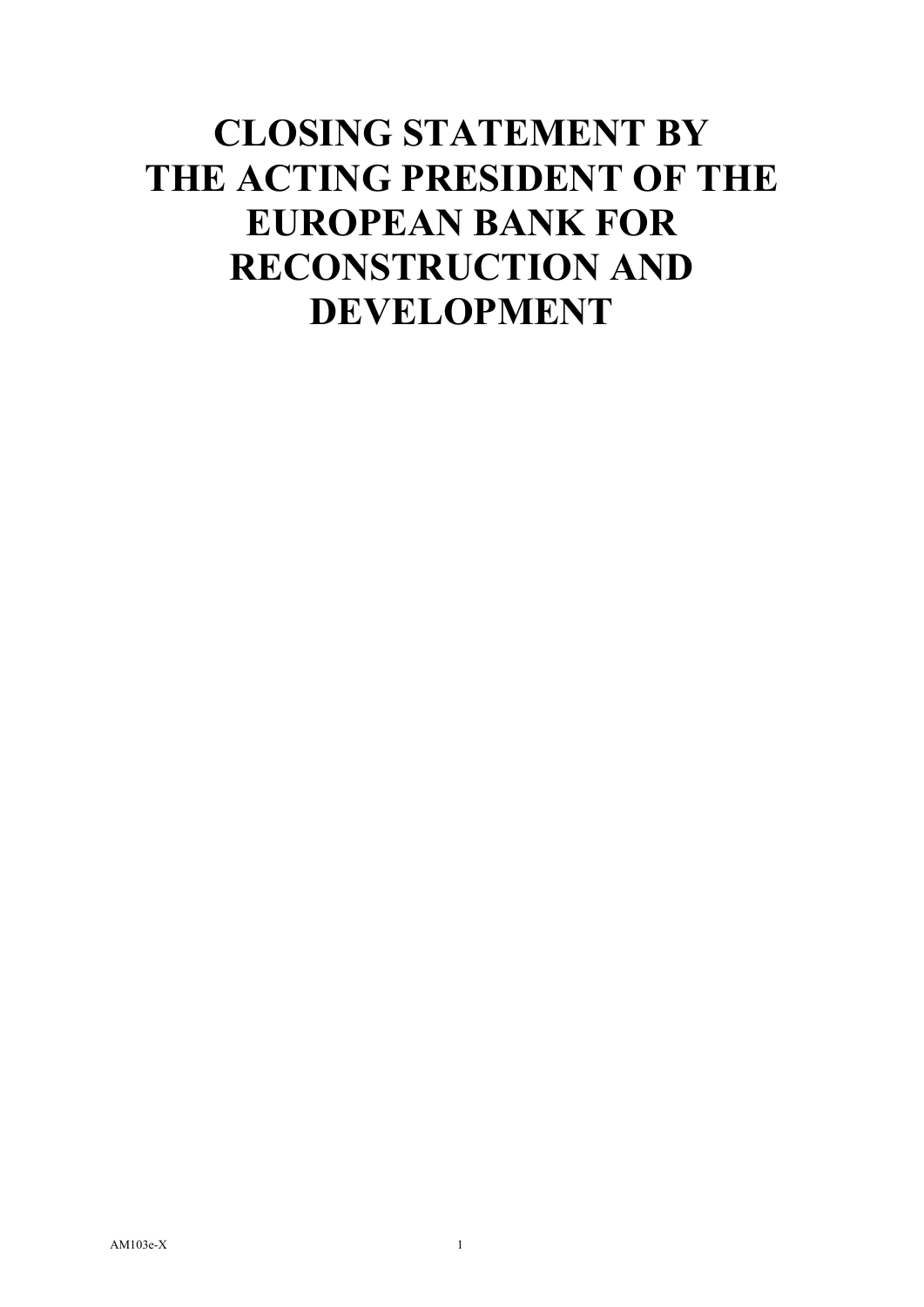### **2020 ANNUAL MEETING**

## **OF THE BOARD OF GOVERNORS**

## **CLOSING STATEMENT BY MR JÜRGEN RIGTERINK, ACTING PRESIDENT OF THE EUROPEAN BANK FOR RECONSTRUCTION AND DEVELOPMENT**

## **WEDNESDAY 7 OCTOBER 2020**

#### **IN VIRTUAL FORMAT FROM LONDON**

Thank you, Chair, for the opportunity to say a few concluding words and a heartfelt thank you to all Governors for your appreciation for the Bank's work, and your engaged participation in this meeting. It has been challenging for all of us, but your patience as well as your strategic guidance is both appreciated and valued.

I strongly welcome the decisions you have just made. We look forward to welcoming Iraq as our new shareholder in the near future. Your approval of the 2019 Net Income Allocation provides essential support to our work on the ground. We welcome the opportunity to work with our newly appointed Chair and Vice Chair of the Board of Governors over the next year.

I would also like to supplement the Chair's excellent summary of the substantive and sometimes passionate interventions during the Roundtable discussion with some reflections of my own. Obviously the COVID-19 crisis will remain with us for some time. But we will continue to be a reliable and steadfast partner to our countries of operations, and I really thank you for the words of support for our rapid response to date.

 I am greatly encouraged by the confidence shown in the Bank's capacity to deliver in this complex and uncertain context, and I will be sure to share this message with our staff, who I know will more than appreciate it.

I will also let them know of your strong backing for the Bank's implementation of the strategy over the medium term. I have heard, in particular, your strong support for our unique mandate, business model and private-sector focus, including doing more to mobilise private finance. I have also heard the strong emphasis from many of you on each of the three strategic themes: green transition, of course, but also promoting equality of opportunity and accelerating the digital transition.